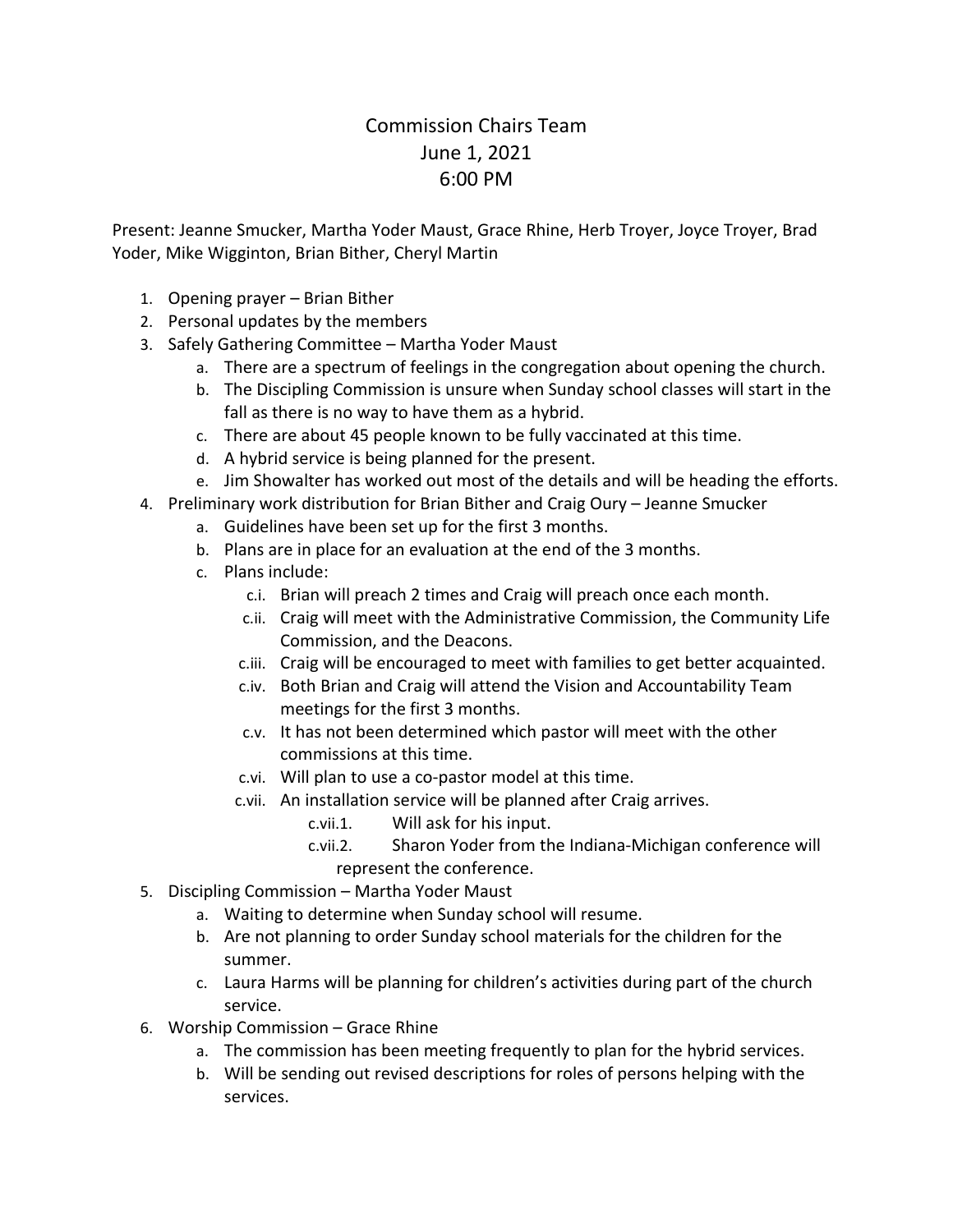- c. The commission thanks Brian Bither for the sermon series and "Facing Hard Questions" sessions.
- d. All preaching has been scheduled through July.
- e. The commission thanks Rod Maust for all the years he has planned for music for the services as he has asked to be relieved of this responsibility.
- f. It has been decided not to have ensemble for the present time.
- g. The set of CD's is being purchased to go with the new hymnal and will be used during the services.
- h. There will not be singing during the service.
- i. With the hybrid set up, persons will be able to participate on Zoom from home.
- 7. Community Life Commission Herb Troyer
	- a. They will be meeting soon to begin planning.
	- b. They are discussing naming the playground.
	- c. Will be putting up signs to make sure people know the playground is for the community along with the new name.
	- d. Any ideas about the playground should be given to the Community Life Commission.
- 8. Outreach Commission Brad Yoder
	- a. Met in May and will meet next on June 15.
	- b. Zenebe Abebe is representing Shalom on the Arlington Area Neighborhood group to help plan a community service day.
	- c. We continue to collect caps for a small child-sized picnic table.
	- d. Family Promise.
		- d.i. First Mennonite has decided to stop participating.
		- d.ii. Are working on how to continue Shalom's participation.
	- e. Brad discussed issues with gun violence and the groups working on that.
		- e.i. St Luke's Intracongregational Group.
		- e.ii. Have met with city officials.
		- e.iii. June 15 there will be a forum including gun safety in the home.
	- f. Indiana AID
		- f.i. Not much activity currently.
		- f.ii. There are periodic check-ins with members.
	- g. Continue to assist Morning Star Congregation in Muncie.
	- h. Anti-racism Audit
		- h.i. Need to form a committee to plan for the congregational audit.
		- h.ii. Several names were presented.
		- h.iii. May need a budget to hire an outside consultant if an appropriate person is not found in the congregation.
		- h.iv. May ask Craig to help with the audit.
		- h.v. Will likely need policy updates.
		- h.vi. It was decided the Outreach Commission will lead the efforts.
- 9. Spiritual Gifts Discernment Team Joyce Troyer
	- a. Met to look at the needs for the coming year.
	- b. A few changes to the commissions will occur and are being planned for.